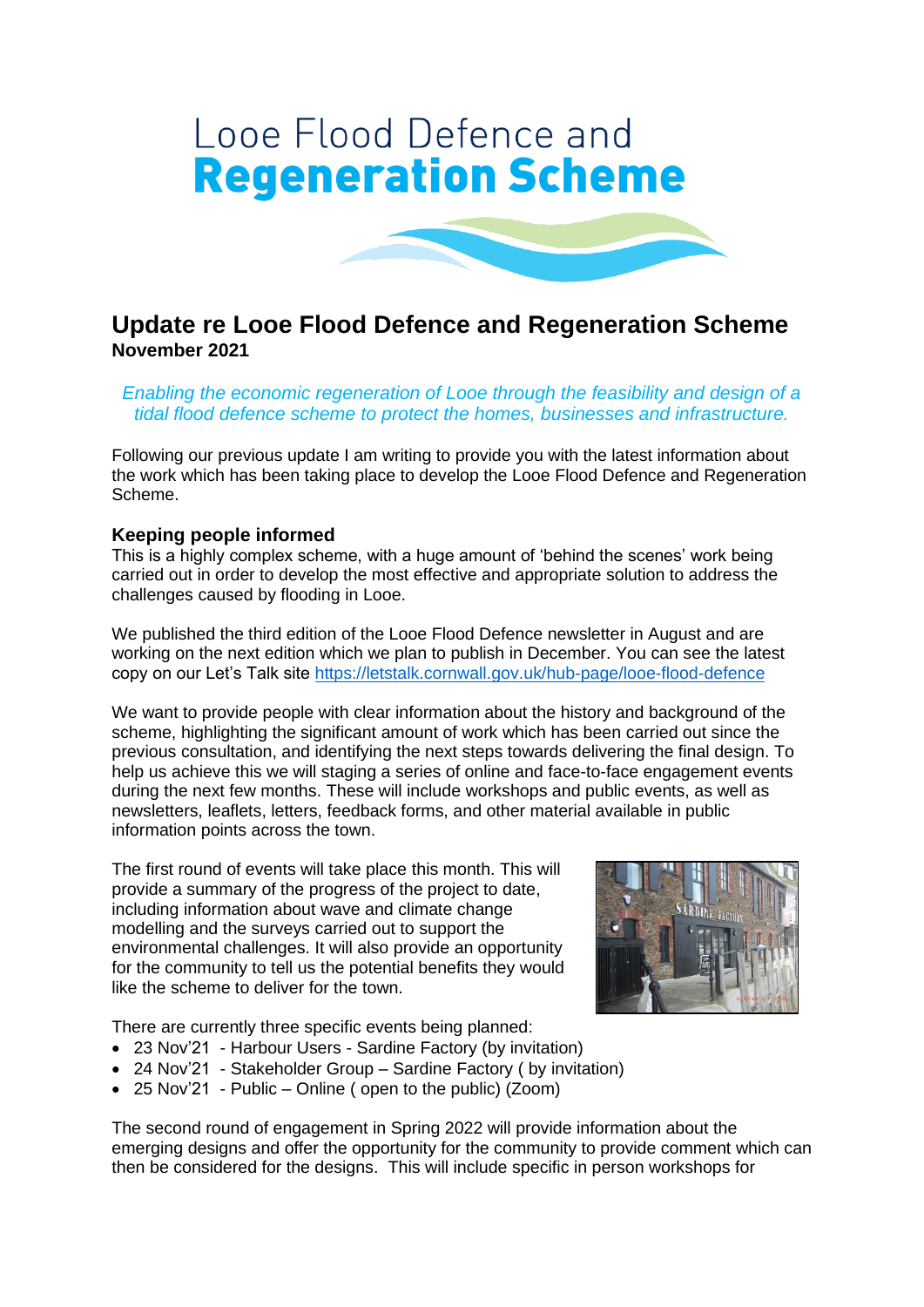businesses and the community (COVID restrictions permitting) as well as an online workshop which will be open to everyone.

Feedback from the engagement will be analysed by the project team and used to shape the final designs, as well as supporting the bid for funding for the scheme. Details will be presented to key partners and the local community and published on the Let's Talk site.

#### **What we have been doing:**

Thanks to the proactive approach of all partners, we have been continuing to work on developing the design of the flood defence scheme. This has included collating information on tidal levels, tidal flow, and the movement of sediment along the river as well as carrying out some preliminary detailed ground investigations.

Specific activities include:

- Installing a tide gauge to measure the water level in the harbour 24 hours a day, every day. This will provide vital information on the risk of flooding and how often Looe floods, as well as helping to improve predictions of storm surges.
- Carrying out bird & bat surveys
- Using a drop-down camera from a small boat to better map the extent of seagrass and other marine habitats.
- Using a small hovercraft to map the intertidal habitat, with divers surveying the sea grass beds in more detail to provide information on the health and density of this important ecological asset.
- Carrying out threshold surveys to assess the doorstep level of every property that could flood in the future.



- These will help us to understand the operating conditions for the flood gate.
- Investigating ways to lower the carbon footprint of the structures and boost marine biodiversity.



• Arranging for reef cubes constructed from low carbon, marine-friendly concrete to be deployed in a trial off Banjo Pier. Supplied by local company ArcMarine Ltd, this will help us understand the potential for using the structures to create habitats for marine wildlife such as seaweeds, barnacles and limpets, as well as larger species such as lobster and crab.

• Deployment of an Acoustic Doppler Current Profiler (ADCP) in the bay to collect water velocity and turbidity data for the Environmental Impact Assessment (EIA), model calibration and design.

• Carrying out assessments on the option and potential locations for the flood gates and the different types of flood gates which could be used for a barrier across the mouth of the river.

• Using a vessel tracking survey to monitor the swept path of vessels in and out of the harbour